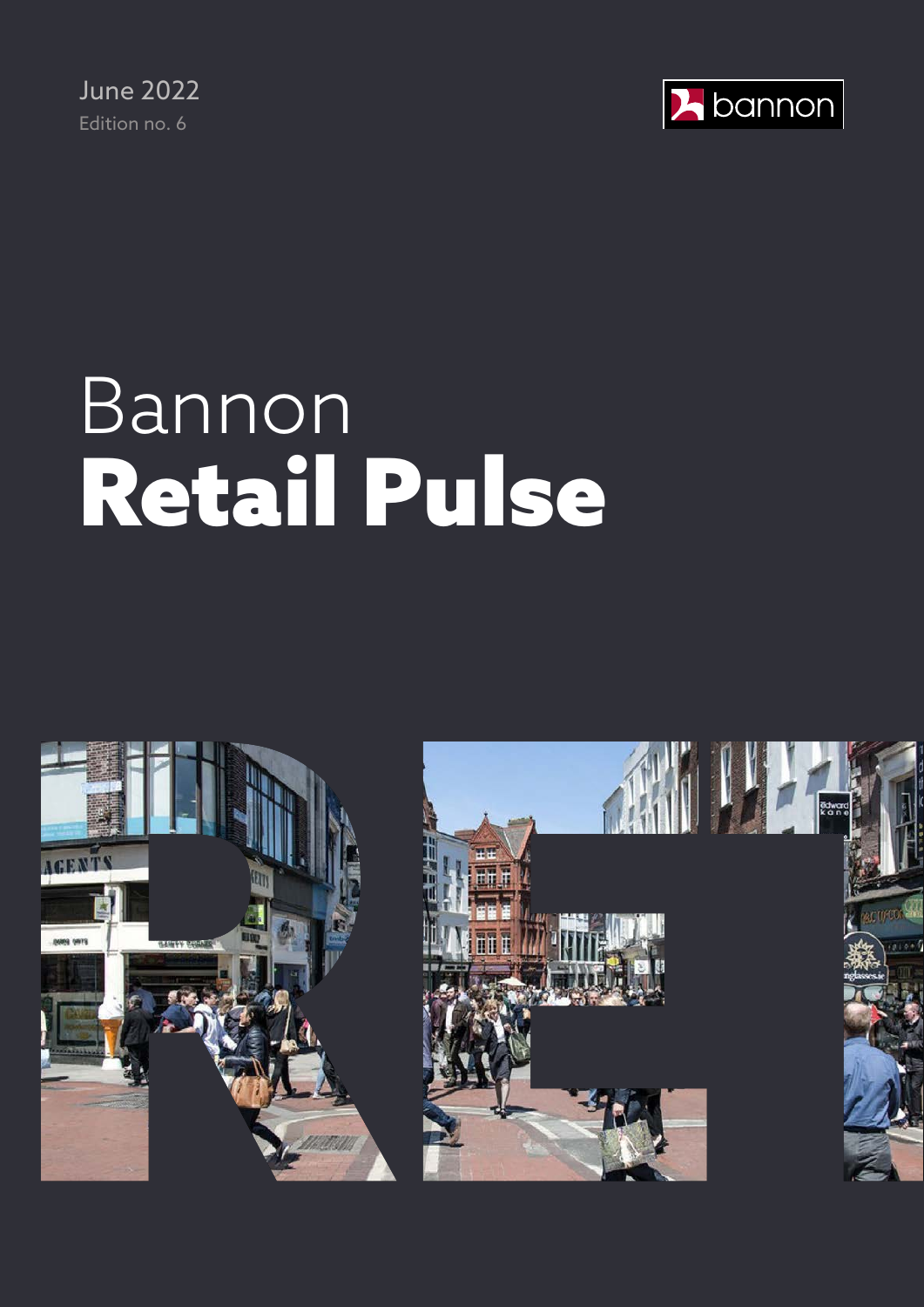### June 2022 Retail Pulse

### **Grafton Street** – Tenant Mix

The last recession witnessed a high turnover of tenants in many schemes and high streets around the country. Grafton Street was not immune to the impact of this.

Over the period 2010 to 2016 there were a number of retailer failures, predominantly related to trading issues in other territories outside Ireland. Whilst concerning at the time with vacancies increasing it did ultimately result in a significant improvement in tenant mix on the street over the period with brands like Hugo Boss, Massimo Dutti and & Other Stories all gaining representation.

The same can be said since the start of the Covid 19 Pandemic. With UK retailers making up the majority of failures and store closures the vacancy rate has increased as can be clearly seen walking the street. However this

vacancy has released opportunities for premium international brands that may otherwise not have had the opportunity to trade on the street. Current vacancy is likely to drop significantly towards the end of 2022 as new lettings complete with premium brands, all of which should contribute to a further enhancement of the tenant mix on Ireland's prime retail street.



#### Retail Requirements













### Bannon Retail Occupancy Tracker

| <b>Scheme Type</b>                   | <b>Occupancy</b> | +/-<br>(month on<br>month) |
|--------------------------------------|------------------|----------------------------|
| <b>Dublin Prime Streets</b>          | 83%              | 0.0%                       |
| <b>M50 Shopping Centres</b>          | 91%              | 0.0%                       |
| <b>Shopping Centres (Nationwide)</b> | 87%              | 0.0%                       |
| Retail Parks (Dublin)                | 96%              | 0.0%                       |
| Retail Parks (Country)               | 94%              | 0.0%                       |
| Αll                                  | 89%              | $0.0\%$                    |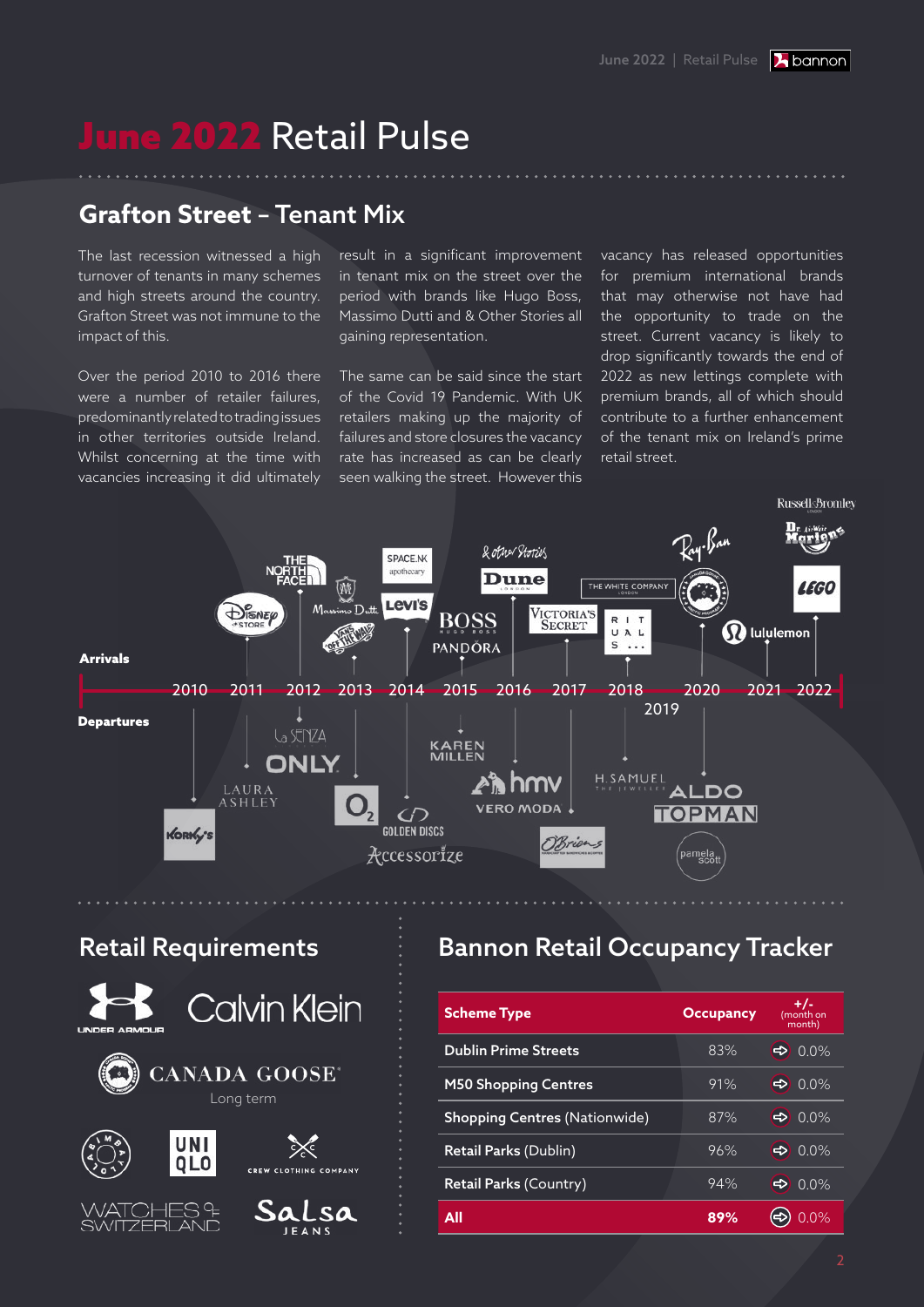June 2022 | Retail Pulse | bannon

# **Bannon** Trading Analysis

As at 31st May 2022



#### Shopping Centre Footfall



#### Retail Park Footfall

(Indexed: Based = Jan '19)



#### High Street Footfall

(Indexed: Based = Jan '19)



#### Ratio - Sales : Footfall

(Indexed: Based = Jan '19)





The footfall trend we have been seeing since the beginning of the year continued in May 2022. Our shopping centre portfolio in May 2022 was -17.1% when compared to May 2019 (pre-COVID). High street footfall for May 2022 was -14.8% versus May 2019. Our retail park portfolio on the other hand saw another very strong month with growth of 14.2% for the same period (May 2022 vs May 2019).



Spend across our shopping centre portfolio in May 2022 was +9.7% ahead of pre-pandemic levels (May 2019), despite the comparative footfall figure being -17.1%. There is a very clear improvement in the footfall to sales conversion across our shopping centre portfolio since the beginning of 2022, as can be seen in the chart above (Ratio – Sales : Footfall).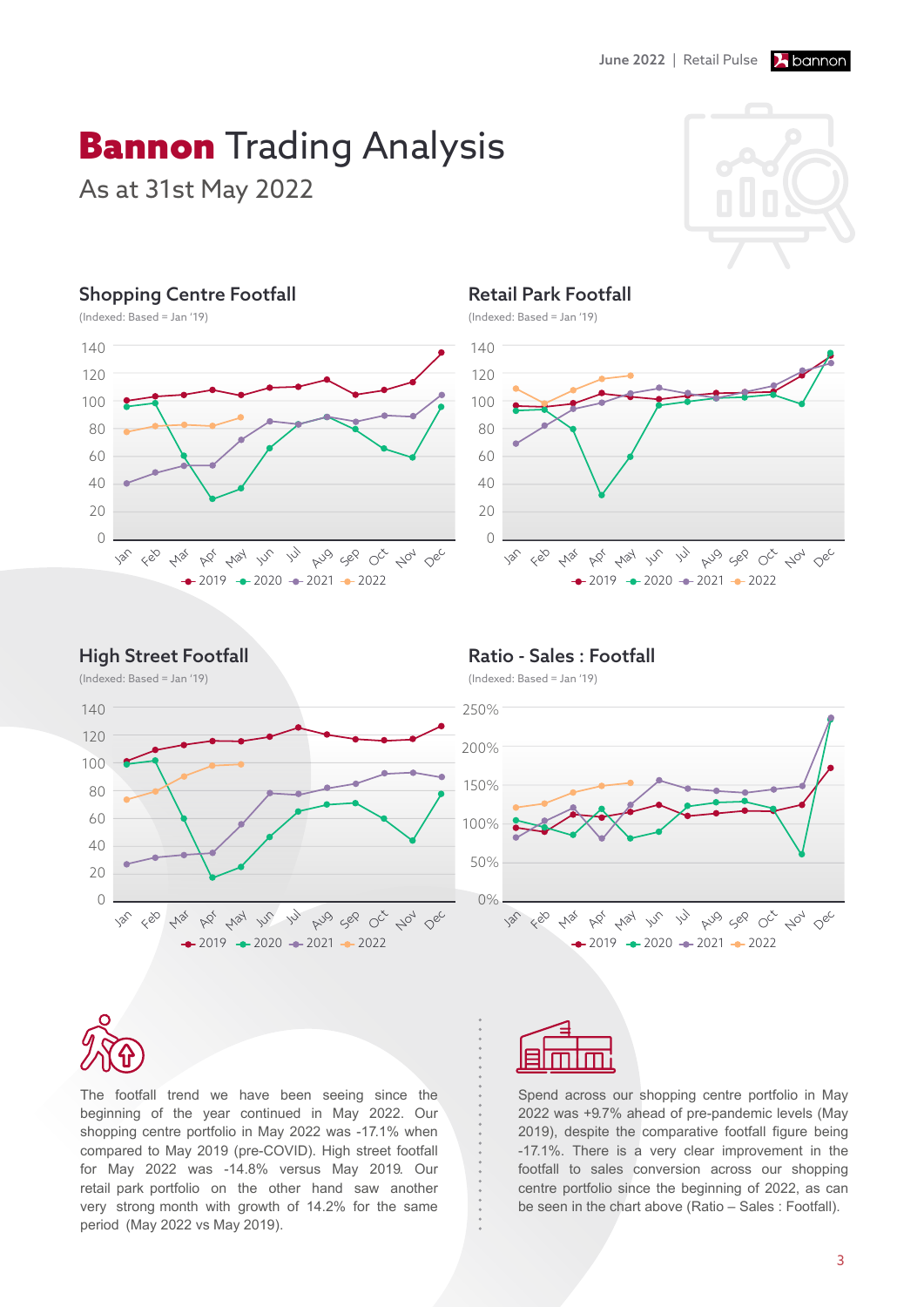## **Expert Insight**

By Neil Bannon

As the recent controversy surrounding Dublin Airport indicates, travel is very much back in vogue with 425,000 passengers passing through the airport on the June bank holiday weekend alone.

One of the key customer groups that town centre retail has missed since early 2020 is tourists. Dublin City Centre has suffered most from their enforced absence. So how important are they? There are now approx. 24,000 hotel rooms in Dublin City Centre. In 2019 Dublin attracted 6.6m overseas tourists and a further 2.0m from elsewhere on the island of Ireland. If each tourist spent three days in Dublin that means that on average there were over 70,000 tourists wandering its streets, museums and pubs every day pre-COVID. When you consider the peak daily footfall in Grafton Street is currently 50,450 it shows the potential importance of these visitors.

And they spend. Combined these two groups are estimated to have spent €2.5bn in the City in 2019. Tourism Ireland estimates that 13% of this expenditure ended

up in shops which would translate to €325m (this is a national estimate and could well be higher for a visitor who spends their time in the City Centre). To put this into context, the last Household Budget Survey issued by the CSO estimated that Irish households spent €1,768 p.a. on Clothing & Footwear. That €325m is the equivalent of 184,000 household's annual spend on Clothing & Footwear. Clearly tourists will shop more widely than in fashion stores but the comparison does highlight the importance of this cohort of potential customers especially when you consider their concentration in city centres.

In January 2022, the most recent month that the CSO have released data for, just under 1.0m passengers travelled through our airports, which was just under half of the number recorded in January 2020 but 5 times more than in January 2021. If this growth trend and the recent travails of Dublin airport are indicators city centre shops should be in for a welcome boost.